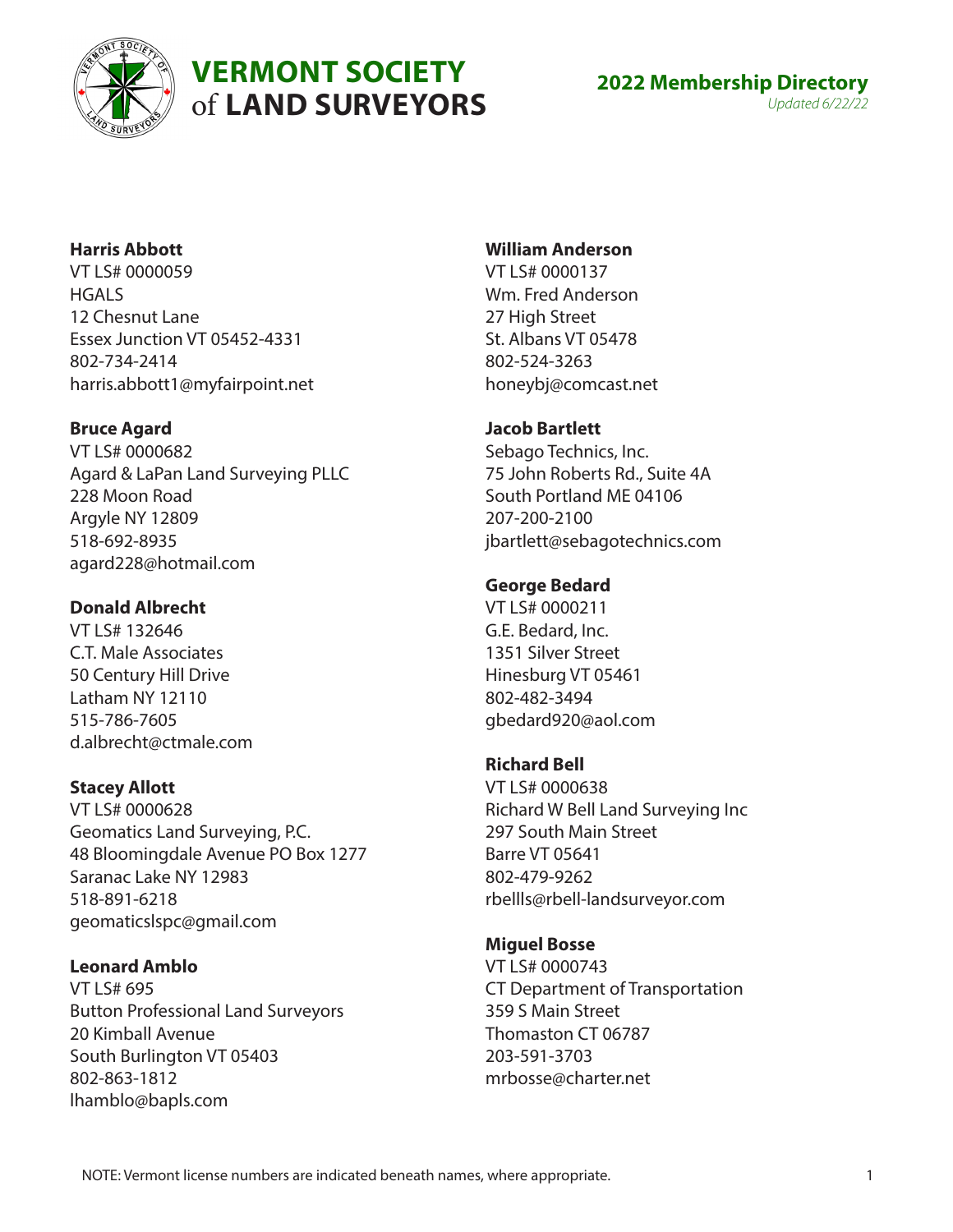#### **Patricia Brooks**

Brooks & Brooks PC 11 Main Street Highland NY 12528 845-691-7339 pbrooks@bnbpc.biz

#### **Richard Brooks**

Brooks & Brooks PC 11 Main Street Highland NY 12528 845-691-7339 rbrooks@bnbpc.biz

#### **Jerome Brunner**

VT LS# 024.0132651 Blew and Associates 3825 N Shiloh Drive Fayetteville AR 72703 479-443-4506 jerrybrunner@live.com

## **Gayle Burchard**

VT LS# 0000738 Holt Gilmour Survey Associates PO Box 1104 Stowe VT 05672 802-457-4649 gayle@vtsurveyor.com

#### **Jason Burt**

VT LS# 109618 Cross Consulting Engineers 103 Fairfax Road St. Albans VT 05478 802-524-2113 jburt@crossconsultingengineers.com

#### **Vaughn Button**

VT LS# 0000415 603 Hickory Hill Lady Lake FL 32159 vcbutton@live.com

#### **George Butts**

VT LS# 0000011 Land, Boundary & Survey Consultant 169 Holden Road Chittenden VT 05737 802-483-2891 gfbpetriheil@aol.com

#### **Raymond Byrne**

Apt. 1, 11 Clover Park Drive Rochester NY 14618 r-byrne@outlook.com

#### **Jesse Carswell**

Krebs & Lansing Consulting Engineers, Inc. 164 Main Street Colchester VT 05446 802-878-0375 jesse.carswell@krebsandlansing.com

## **Harvey Chaffee**

VT LS# 0000558 H.W. Chaffee Land Surveying PO Box 317, 2178 Hazens Notch Road Montgomery Center VT 05471 802-326-4721 harvey@chaffeesurveying.com

## **Steven Casey**

VT LS# 024.0132668 BSC Group 150 Dow Street, Tower 4 Manchester, NH 03103 617-896-4406 scasey@bscgroup.com

#### **Craig Chase**

Chase & Chase 301 N. Main Street Suite 1 Barre VT 05641 802-479-9636 cdchase@chasesurveyors.com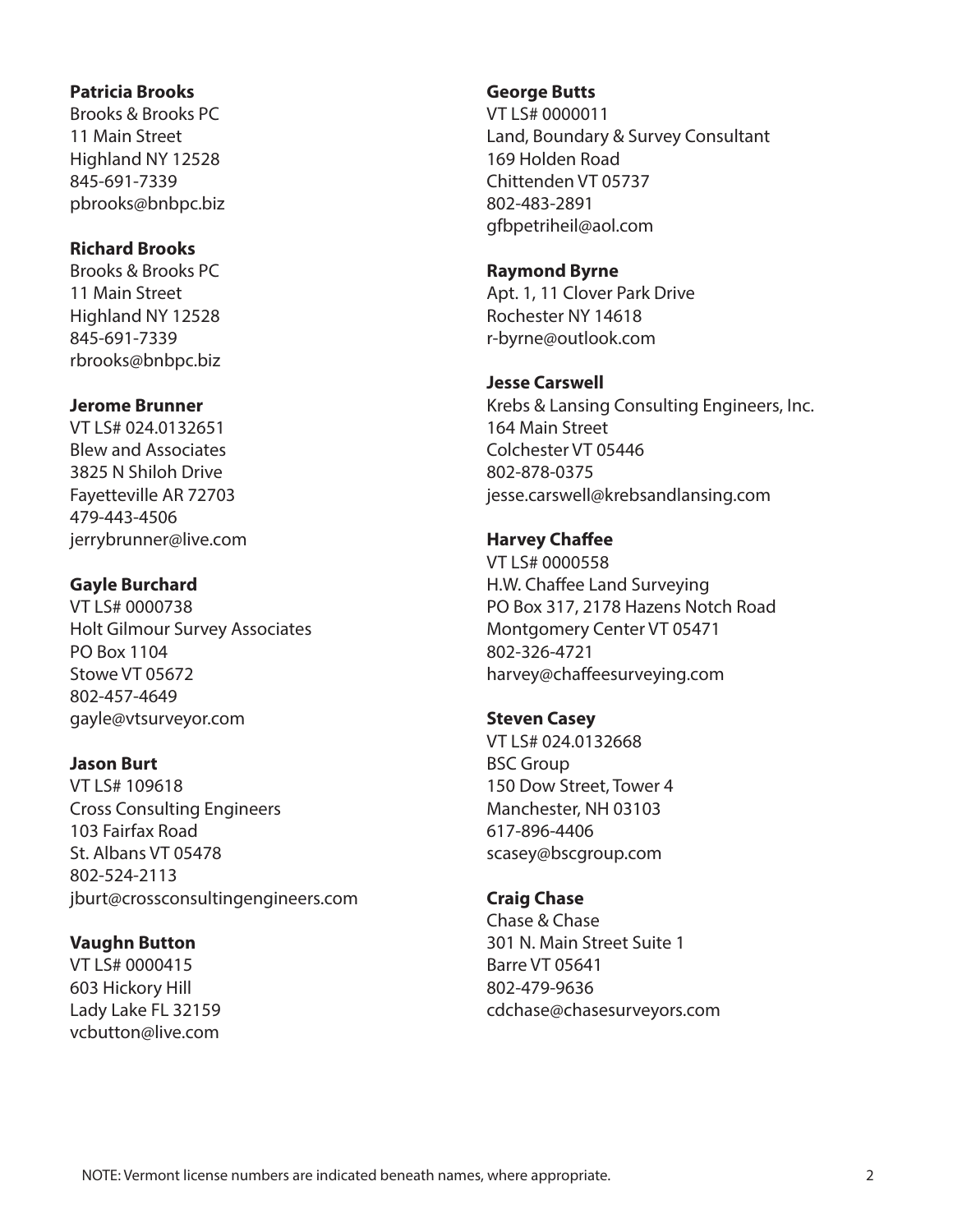#### **Peter Chase**

VT LS# 0000014 Peter E. Chase, L.S. 1020 Quarterline Road Center Rutland VT 05736-2108 petechase@comcast.net

## **William Chase**

VT LS# 0000542 Chase & Chase 301 N. Main St. Suite #1 Barre VT 05641 802-479-9636 billchase@chasesurveyors.com

## **Timothy Chmielewski**

VT LS# 0000708 Action Surveying 121 Mill Pond Road Wells VT 05774 802-645-9436 actionsurveying@comcast.net

# **Shane Clark**

VT LS# 0000703 Truline Land Surveyors 448 Summer Street, Suite 102 St. Johnsbury VT 05819-2160 802-748-3946 truline448@gmail.com

# **David Coleman**

VT LS# 0000585 Coleman Surveys, Inc. 630 Skitchewaug Trail Springfield VT 05156 802-885-9526 coleman@vermontel.net

## **Mark Courcelle**

VT LS# 0000533 Courcelle Surveying Co. 112 Rosewood Lane PO Box 28 Bomoseen VT 05732 802-273-3900 coursurvey@aol.com

## **Timothy Cowan**

VT LS# 0000597 Civil Engineering Associates 10 Mansfield View Lane South Burlington VT 05403 802-864-2323 x316 tcowan@cea-vt.com

#### **William Creamer, Jr.**

VT LS# 0000681 W.R. Creamer LLC 167 Squires Road Manchester Center VT 05255 802-768-8951 wrcreamer72@gmail.com

## **Peter Cross**

VT LS# 0000509 Cross Consulting Engineers, PC 103 Fairfax Road St. Albans VT 05478-6271 802-524-2113 pcross@crossconsultingengineers.com

# **Mark Day**

VT LS# 0000732 Day Land Surveying, PLLC 300 Ryans Way East Fairfield VT 05448 802-849-6516 mark@daylandsurveying.com

# **Aurelius DiBernardo**

VT LS# 0000016 DiBernardo Associates P.O. Box 52 440 Rockingham Road Bellows Falls VT 05101 802-463-3031 x11 dibo@comcast.net

## **Joseph DiBernardo**

VT LS# 0000715 DiBernardo Associates PO Box 52 440 Rockingham Road Bellows Falls VT 05101 802-463-3031 x14 joedibo@comcast.net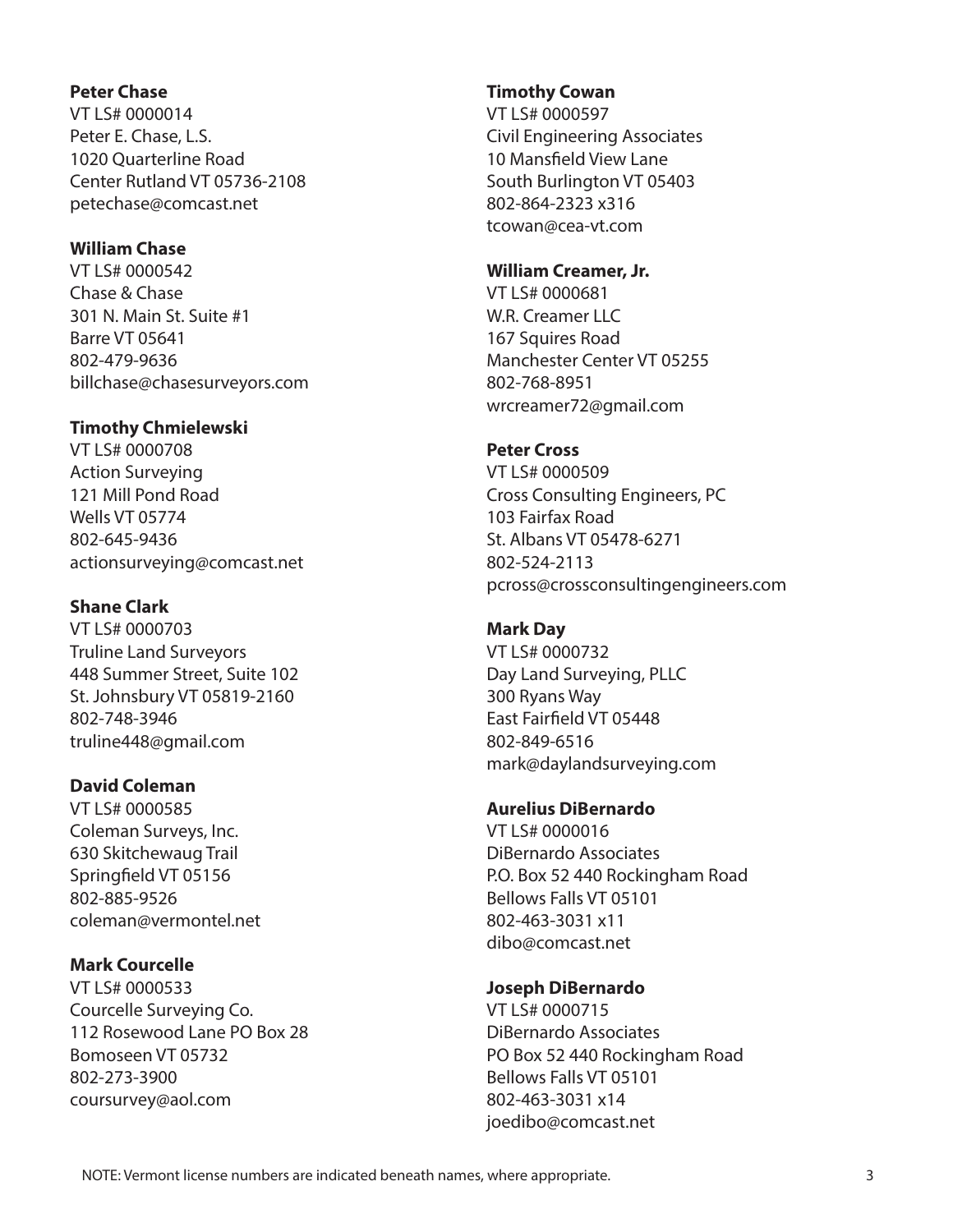#### **John Diebold**

VT LS# 0000734 Vermont Technical College Main Street Randolph Center VT 05061 802-728-1282 jdiebold@vtc.edu

## **James Diorio**

VT LS# 0000751 VHB 101 Walnut Street Watertown MA 02472 jdiorio@vhb.com

## **Paul Dobberstein**

VT LS# 100653 229 S Main Street Newmarket NH 03857 734-276-8259 pdobber@gmail.com

## **John Doody**

49 Arlington St. West Haven CT 06516 203-933-3850 jjdoody@snet.net

# **Donald Doolan**

VT LS# 0000440 17 Hill Street Lancaster NH 03584 survey4u2@ne.rr.com 603-788-3315

## **Charles Drown, Sr.**

VT LS# 0000193 PO Box 1401 Newport VT 05855 802-624-6746

#### **Andrew Dussault**

VT LS# 0000500 Dussault Surveying 1118 Breezy Hill Road St. Johnsbury VT 05819 802-748-8394 boundary@charter.net

#### **Greg Ellsworth**

146 Silver Mark Drive Factoryville PA 18419 gje5059@psu.edu

#### **Robert Farnsworth**

VT LS# 0000021 Farnsworth Surveys PO Box 68 Brownsville VT 05037 802-484-9731 bobsurveys21@outlook.com

## **William FitzGerald**

VT LS# 0000567 William J.FitzGerald Land Surveyor 134 Parkman Wood Road Putney VT 05346 802-387-4005 billyjf12@gmail.com

#### **Joseph Flynn**

VT LS# 0000714 O'Leary-Burke Civil Associates, PLC 13 Corporate Drive Essex Junction VT 05453 802-878-9990 vermontls714@gmail.com

#### **Peter Franzoni**

VT LS# 0000020 87 Edgerton Street Rutland VT 05701 TozierPete@yahoo.com 802-775-4118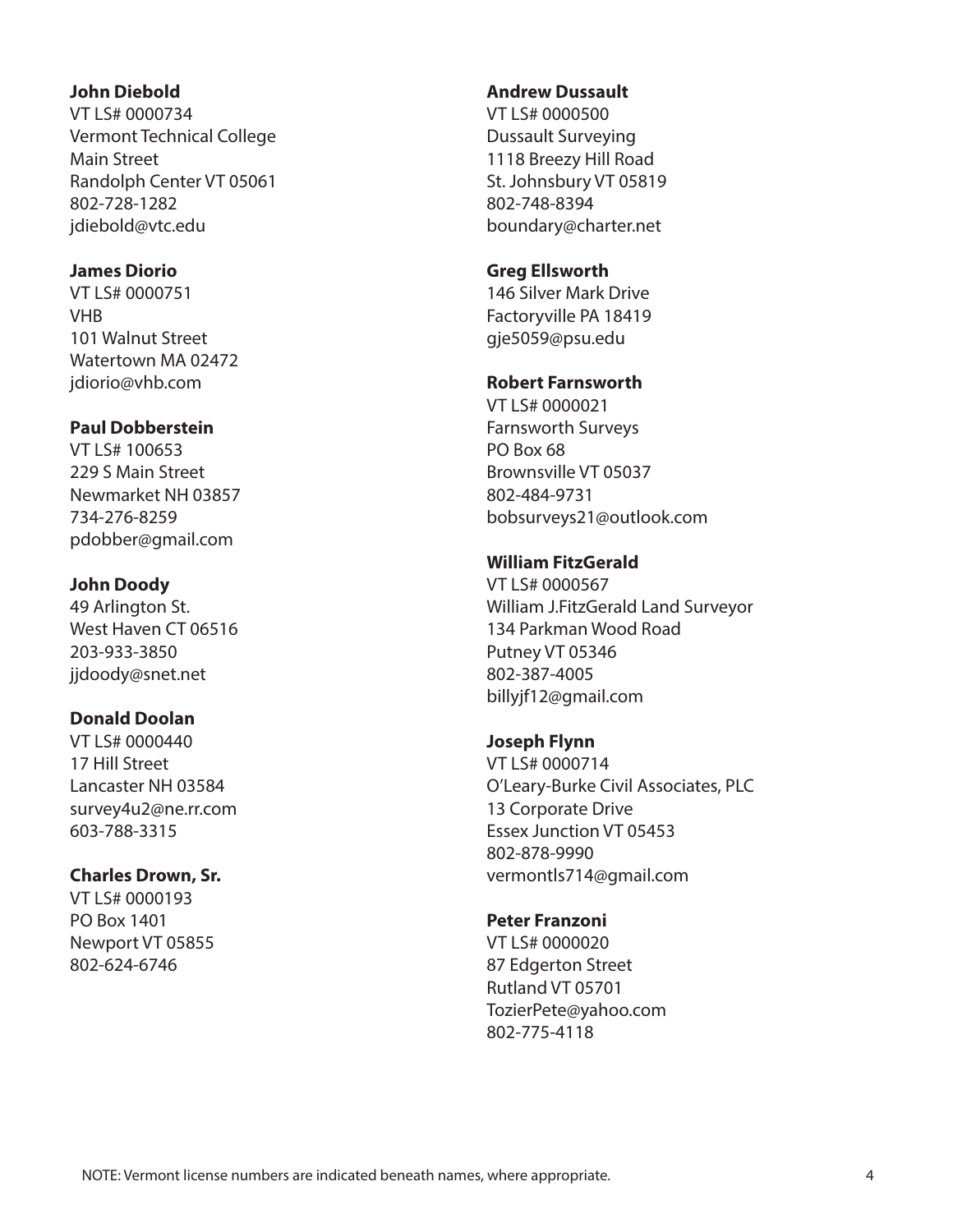#### **Stephen Fraser**

VT LS# 0000527 Vermont Survey & Engineering 79 River Street #201 Montpelier VT 05602-3763 802-229-9138 sfraser@vermontsurvey.com

#### **Aaron Fuller**

VT LS# 60706 Vermont Land Integrity 556 Danville Hill Road Cabot VT 05647 802-793-7484 aaron@vermontlandintegrity.com

#### **Bruce Gagne**

Gagne Insurance Agency 3631 Saint Armand Road Swanton VT 05488 bgagne44@gmail.com

## **Michael Gaines**

Barnard and Gervais 10523 VT Route 116 PO Box 133 Hinesburg VT 05461 802-482-2597 mcgaines@barnardandgervais.com

## **Michael Gervais**

VT LS# 0000735 Barnard and Gervais PO Box 820 Enosburg Falls VT 05450 802-933-5168 michael@barnardandgervais.com

## **Paul Gillies**

Tarrant Marks & Gillies 44 E State Street Montpelier VT 05602 802-223-1112 x103 pgillies\_590@comcast.net

#### **Ethan Gilmour**

VT LS# 024.0127787 Holt Gilmour Survey Associates PO Box 101 Woodstock VT 05091 802-457-4649 ethan.gilmour@gmail.com

#### **Rebecca Gilson**

VT LS# 109314 Gilson Land Surveying, PLLC 109 Twin Peaks Road Waterbury Center VT 05677 802-585-6833 becky@gilsonlandsurveying.com

#### **Lisa Ginett**

VT LS# 0000598 Sunwise Surveying 199 McKinistry Road Cabot VT 05647 802-426-3025 lmginett@gmail.com

## **Willard Gove**

VT LS# 0000475 Gove Land Surveyors, Inc. 430 Will Grimes Road Hyde Park VT 05655 802-888-5600 wlgove@aol.com

## **John Grady**

VT LS# 0000516 John F. Grady, L.S. 206 Broadway Whitehall NY 12887 518-499-2642 jfgradyls@gmail.com

# **Stephen Grimaldi**

VT LS# 024.0132653 USFS, Green Mountain National Forest 231 North Main Street Rutland VT 05701 207-272-5569 sgblmwork@gmail.com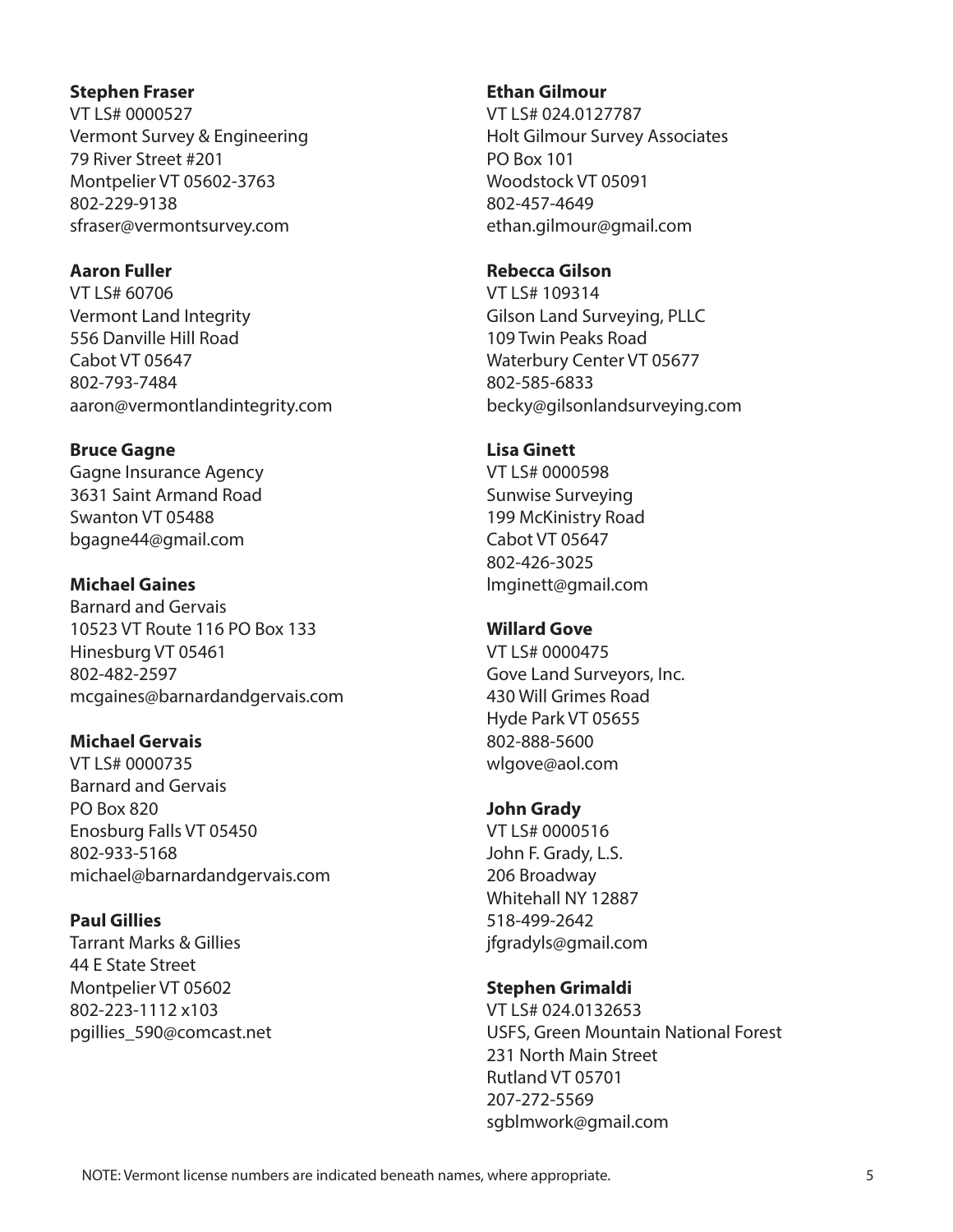## **Michael Groff**

VT LS# 0000702 Insite Northeast Engineering & Land Surveying 2301 Western Avenue Guilderland NY 12084 518-867-3323 mgroff@insitenortheast.com

#### **Christopher Haggerty**

VT LS# 0000741 Button Assoc PLS PC 20 Kimball Ave., Suite 102 South Burlington VT 05403 802-863-1812 haggerty@bapls.com

#### **Daniel Hallberg**

Civil Engineering Associates 10 Mansfield View Lane South Burlington VT 05403 802-864-2323 dhallberg@cea-vt.com

## **Paul Hannan**

VT LS# 0000555 Paul W. Hannan, L.S. 402 Butterfield Rd. - Calais Plainfield VT 05667 802-454-1074

## **F. Michael Hemmer**

VT LS# NY 049815 F. Michael Hemmer, LS, P.C. 3330 Noyac Rd, Bldg B P.O. Box 1328 Sag Harbor NY 11963 631-725-7199 fmhemmer@gmail.com

#### **Douglas Henson**

VT LS# 0000656 Trudell Consulting Engineers 478 Blair Park Williston VT 05495 802-879-6331 douglas.henson@tcevt.com

#### **Richard Heuser**

VT LS# 0000254 Richard K. Heuser P.C. 307 Main Street Matawan NJ 07747 732-566-0850 ravine208@yahoo.com

#### **Cody Hicks**

Point of Beginning Land Surveying 1245 Kirby Hollow Road Dorset VT 05251 cody@vermontlandsurveying.com

## **Connor Hill**

VT LS# 024.0132663 Vermont Survey Consultants 734 US Route 4, Unit 1 Rutland VT 05701 802-282-5161 connorhill7171@gmail.com

#### **Mark Hoffman**

VT LS# 0000746 Mark Hoffman L.S. 20 Billings Mobile Manor Rutland VT 05701 860-965-7535 ml.hoff@yahoo.com

#### **Brian Holbritter**

VT LS# 0000737 Brian R Holbritter PLS LLC 34 Center Street Schaghticoke NY 12154 518-753-7592 holbritterlandsurveying@gmail.com

#### **Bradford Holden**

VT LS# 0000701 Underhill VT bholdenvt@gmail.com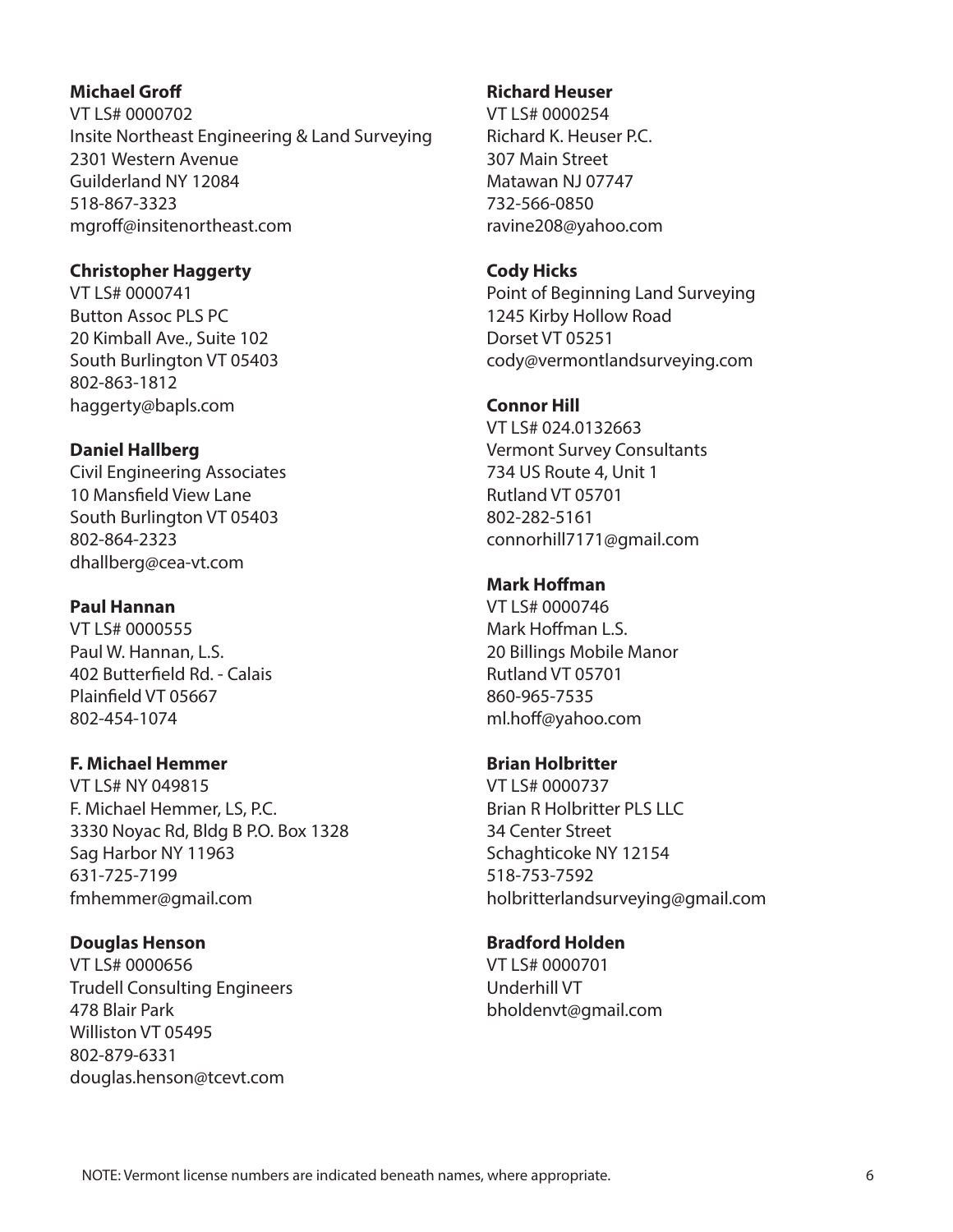#### **Peter Holden**

VT LS# 0000575 Holden Engineering & Surveying PO Box 480 Concord NH 03301 603-225-6449 hes@holdenengineering.com

## **Robert Holt**

VT LS# 0000630 Holt Survey Associates PO Box 101 4013 Densmore Hill Woodstock VT 05091-0101 802-457-4649 holtsurvey@comcast.net

## **Allan Hopkins**

VT LS# 0000133 Hopkins Surveys 30 Highland Avenue Rutland VT 05701 802-775-4475 ahopkins@myfairpoint.net

## **Greg Hunt**

Waypoint Technology Group 17 Computer Drive East Albany NY 12205 518-438-6293 ghunt@waypointtech.com

## **Russell Huntley**

VT LS# 124144 Huntley Survey & Design, PL 659 West Road Temple NH 03084 603-924-1669 russ@huntleysurvey.com

## **Cody Hustead**

Hustead Land Surveying 21984 Dog Bar Road Grass Valley CA 95949 916-690-1331 codyhustead@yahoo.com

#### **Nancy Iwanicki**

VT LS# 0000566 1126 Delorm Road Leicester VT 05733 802-247-6421 nancyi566@hotmail.com

#### **Jeremy Jacobson**

Bureau Veritas 10461 Mill Run Circle, Suite 1100 Ownings Mills MD 21117 800.733.0660 x 6339 jjjajacobson@gmail.com

## **William Jandl**

Civil Engineering Associates 10 Mansfield View Lane South Burlington VT 05403 802-864-2323 bjandl@cea-vt.com

## **Ian Jewkes**

VT LS# 0000639 Krebs & Lansing 164 Main Street Colchester VT 05446 802-878-0375 ian.jewkes@krebsandlansing.com

## **Michael Jiantonio**

Carlson Survey Supply PO Box 52 Marion CT 06444 203-709-0070 mike@carlsonsurveysupply.com

## **William Johnson**

VT LS# 0000158 Johnson & Johnson Surveying 1159 Route 133 West Rutland VT 05777 802-235-2235 billandbarbie@gmail.com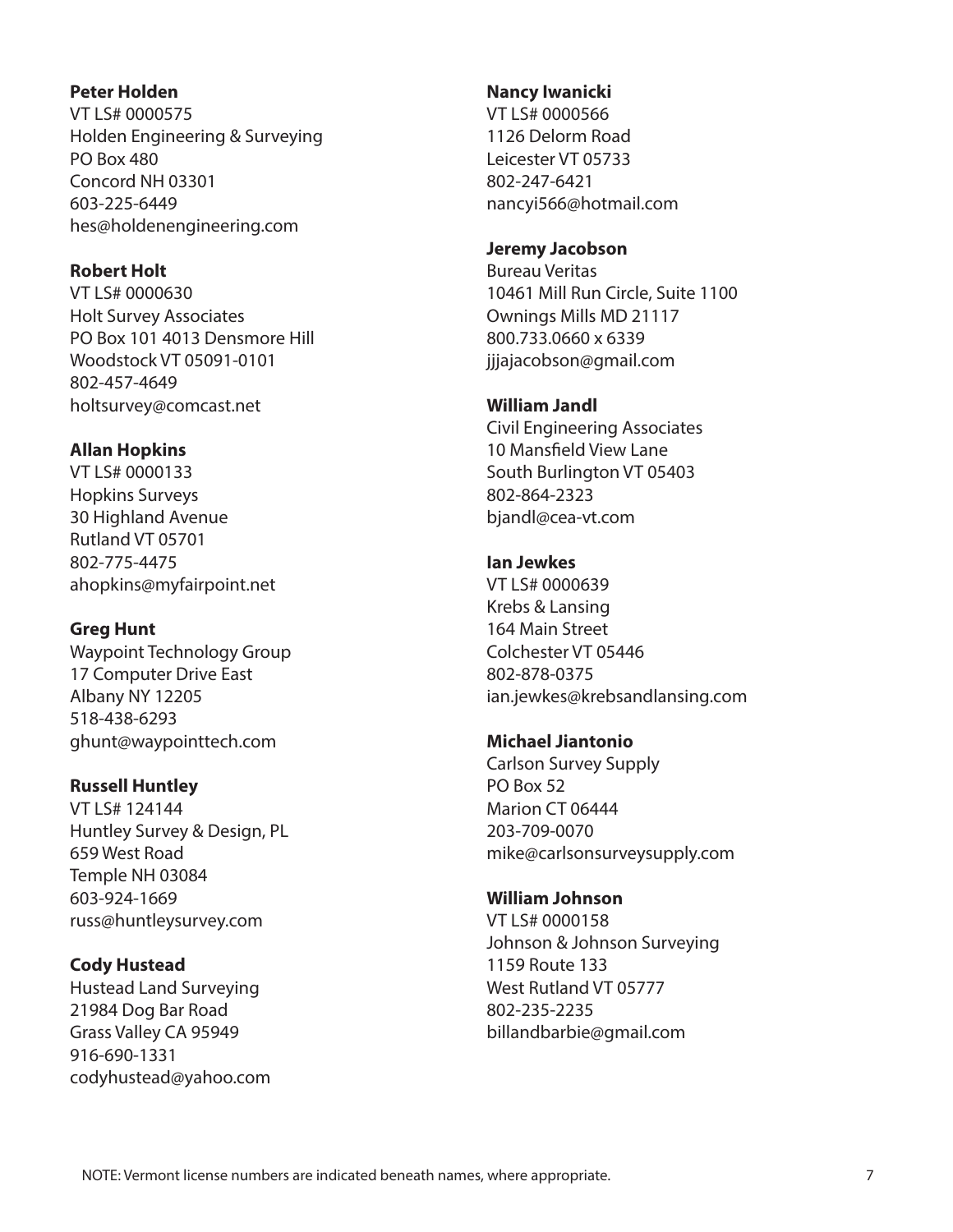#### **Donald Johnston**

VT LS# 0000686 PO Box 406 Bristol VT 05443 802-345-3050 southmtn@gmavt.net

#### **Ben Joyce**

VT LS# 0000725 Joyce Land Surveying Corp 37 Atherton Road Wilmington VT 05363 802-464-1244 joycelandsurveying@myfairpoint.net

## **Dennis Kessler**

Topcon Solutions Store 288 Murphy Road Hartford CT 06114 866-388-9088 dkessler@topconsolutions.com

## **Byron Kidder**

VT LS# 0000478 Kidder Surveying Co. PO Box 993 Bradford VT 05033-0993 802-222-4607 bk@myfairpoint.net

## **Gerald Kittle**

VT LS# 0000147 34 Brickyard Road, LL #26 Essex Junction VT 05452 802-324-6060 captnkit@gmail.com

# **Seth Kittredge**

VT LS# 0060709 Kittredge Land Surveying LLC 28 Thomas Circle Vergennes VT 05491 802-870-7028 kittredgelandsurveying@gmail.com

## **Brian Koczela**

VT LS# 0000698 BEK Associates 9 Curtis Avenue Dalton MA 01226 413-684-5224 briankoczela@bekassoc.com

#### **Robert Krebs**

VT LS# 0000517 134 East Shore Road South Hero VT 05486 802-372-4567 rck100@aol.com

## **Patricia Kules**

VT LS# 0000608 Little River Survey Co., LLC PO Box 1208 Stowe VT 05672 802-253-8214 x25 tricia@littleriversurveyvt.com

## **Bradford Lackey**

VT LS# 0074340 KML Surveying & Design, PLC PO Box 922 107 Reed Hill Road Jacksonville VT 05342 802-249-4392 kml.surveying@icloud.com

# **Rick Ladd**

CADNET Services, LLP 100 Carl Drive, Suite 12 Manchester NH 03103 866-522-3638 rladd@cadnetservices.com

# **Kevin LaRose**

VT LS# 0000707 LaRose Surveys, PC PO Box 388 Bristol VT 05443 802-453-3818 larosesurveys@gmail.com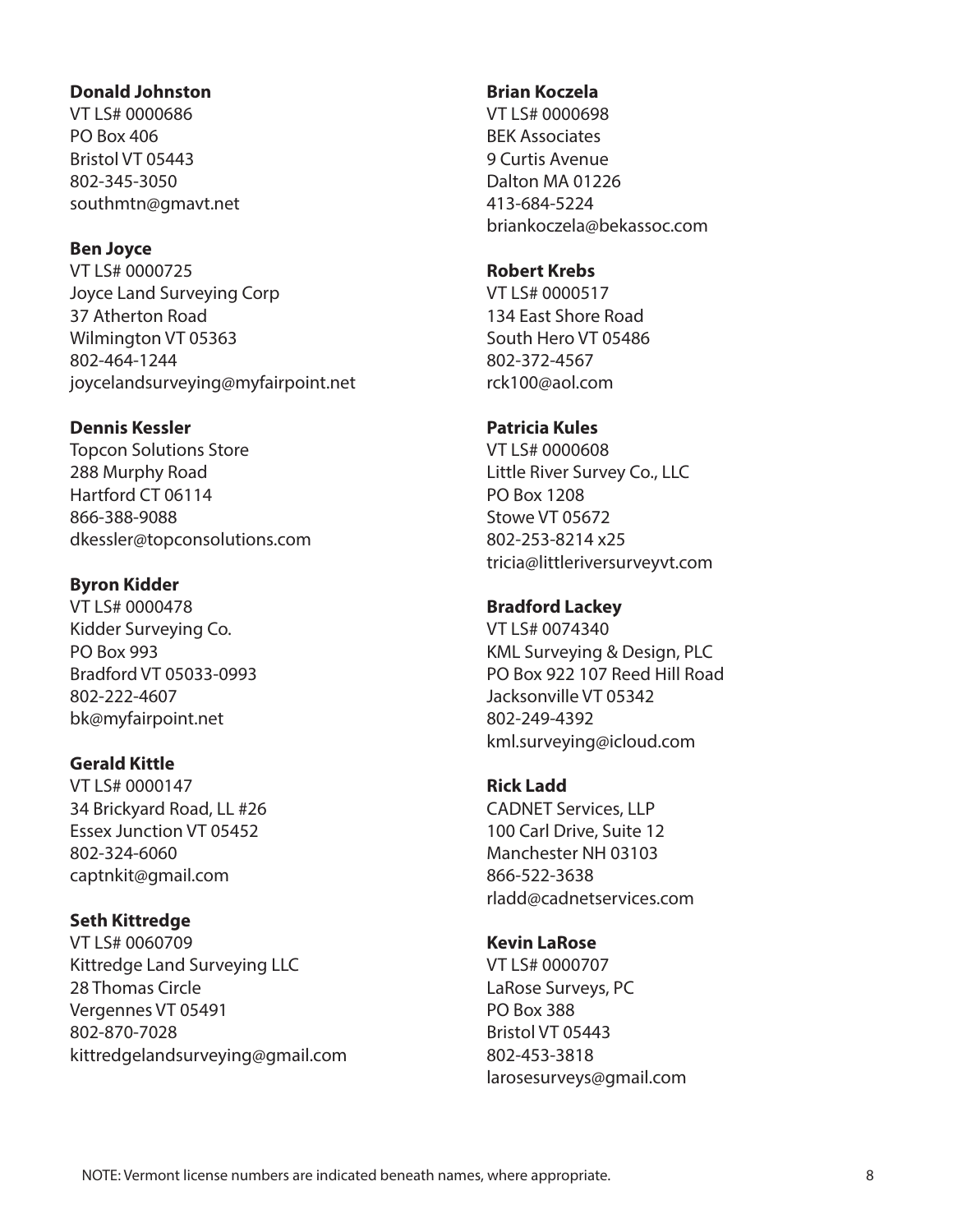#### **Ronald LaRose**

VT LS# 0000272 LaRose Surveys, PC PO Box 388 Bristol VT 05443 802-453-3818 ron@larosesurveys.com

#### **Barry Latour**

Keystone Precision Instruments 1670 East Race Street Allentown PA 18109 800-833-9250 blatour@keypre.com

## **Brian Lavery**

VT LS# 0000720 Agency of Natural Resources 1 National Life Drive Davis 2 Montpelier VT 802-828-1572 brian.lavery@vermont.gov

## **Kenneth LeClair, Jr.**

VT LS# 0000591 K.A. LeClair Assoc. Inc. PO Box 614 Hanover NH 03755 603-643-3511 leclairken@yahoo.com

## **Richard Lunna**

VT LS# 0000480 R. F. Lunna Associates, P.C. 1795 Music Mountain Road Stockbridge VT 05772 802-234-9277 rflunna@gmail.com

## **Lloyd MacCormack**

VT LS# 103789 Vermont Agency of Transportation 219 North Main Street Barre VT 05641 802-279-8686 lloyd.maccormack@vermont.gov

#### **Stuart MacDonald**

Maine Technical Source 494 U.S. Route 1 Yarmouth ME 04096 800-322-5003 smacdonald@mainetechnical.com

#### **Michael Magoon**

VT LS# 0000611 Donald Hamlin Consulting Engineers P.O. Box 9 136 Pearl Street Essex Junction VT 05453 802-877-9246 mmagoon@dlhce.com

#### **Thomas Mancini**

VT LS# 0000096 Just Good Autos 296 E. Montpelier Road Barre VT 05641 802-479-0140 tommancini1@gmail.com

## **David Mann**

VT LS# 0000663 David A. Mann Land Surveyor 40 Gulf Road Chesterfield NH 03443 603-903-7359 damsurveyor641@gmail.com

## **Christopher Martin**

Feldman Geospatial 152 Hampden Street Boston MA 01608 1-617-357-9740 x8877 martince38@gmail.com

## **Daniel Martin**

National Geodetic Survey 14 South Main Street Suite 5005 Barre VT 05641 240-676-4762 dan.martin@noaa.gov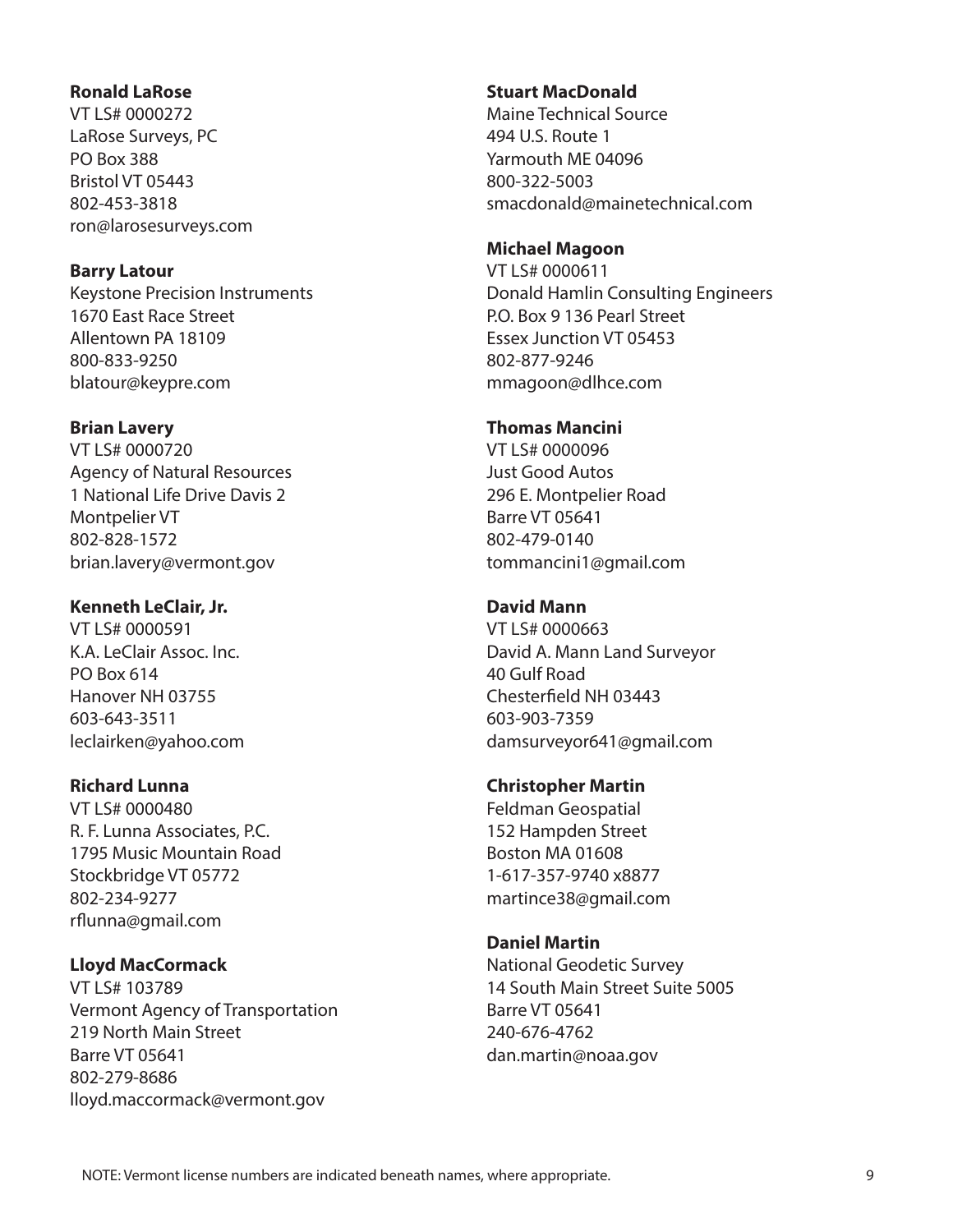#### **Kathleen Martin**

VT LS# 0000713 I.J.Steele Surveys LLC PO Box 161 Saxtons River VT 05154 802-869-2495 steelekat@hotmail.com

## **Daniel Marvin**

VT LS# NY 050601 Robert Marvin Land Surveyors PO Box 969 Lake Placid NY 12946 518-523-3218 marvinls@roadrunner.com

## **Robert Marvin, Jr.**

VT LS# NY 49228 Robert Marvin Land Surveyors PO Box 969 Lake Placid NY 12946 518-523-3218 marvinls@roadrunner.com

# **Dana Masson**

VT LS# 0000696 Landvest 851 Washington Street West Stewartstown NH 03597 603-246-8800 danamasson6@gmail.com

# **Gordon Matson**

VT LS# 118249 KCI Technologies Albany NY 315-849-3500 gordon.matson@kci.com

# **Daniel Meeden**

Trudell Consulting Engineers 478 Blair Park Road Williston VT 05495 802-879-6331 daniel.meeden@tcevt.com

## **Steven Michaud**

VT LS# 0000728 Doucet Survey, Inc. 102 Kent Place Newmarket NH 03857 603-659-6560 steve@doucetsurvey.com

#### **John Milbank**

Civil Engineering Associates, Inc. 10 Mansfield View Lane South Burlington VT 05403 802-864-2323 jmilbank@cea-vt.com

## **Debra Mithoefer**

VT LS# 0000615 Daniels Survey, PC 227 Sugar House Lane Manchester Center VT 05255 802-362-5032 danielssurvey@usa.net

## **James Montrone**

VT LS# 0000644 James L. Montrone, L.S. 280 Sunset Drive Rutland VT 05701 802-775-4697 jmontrone@live.com

## **Malcolm Moore**

VT LS# 0000582 Green Mountain Land Surveying PO Box 123 Marlboro VT 05344 surveygmls@gmail.com

# **Stuart Morrow**

VT LS# 0000565 Stuart J. Morrow, L.S. 6666 Spear Street Shelburne VT 05482 802-985-8809 sjmorrowls@myfairpoint.net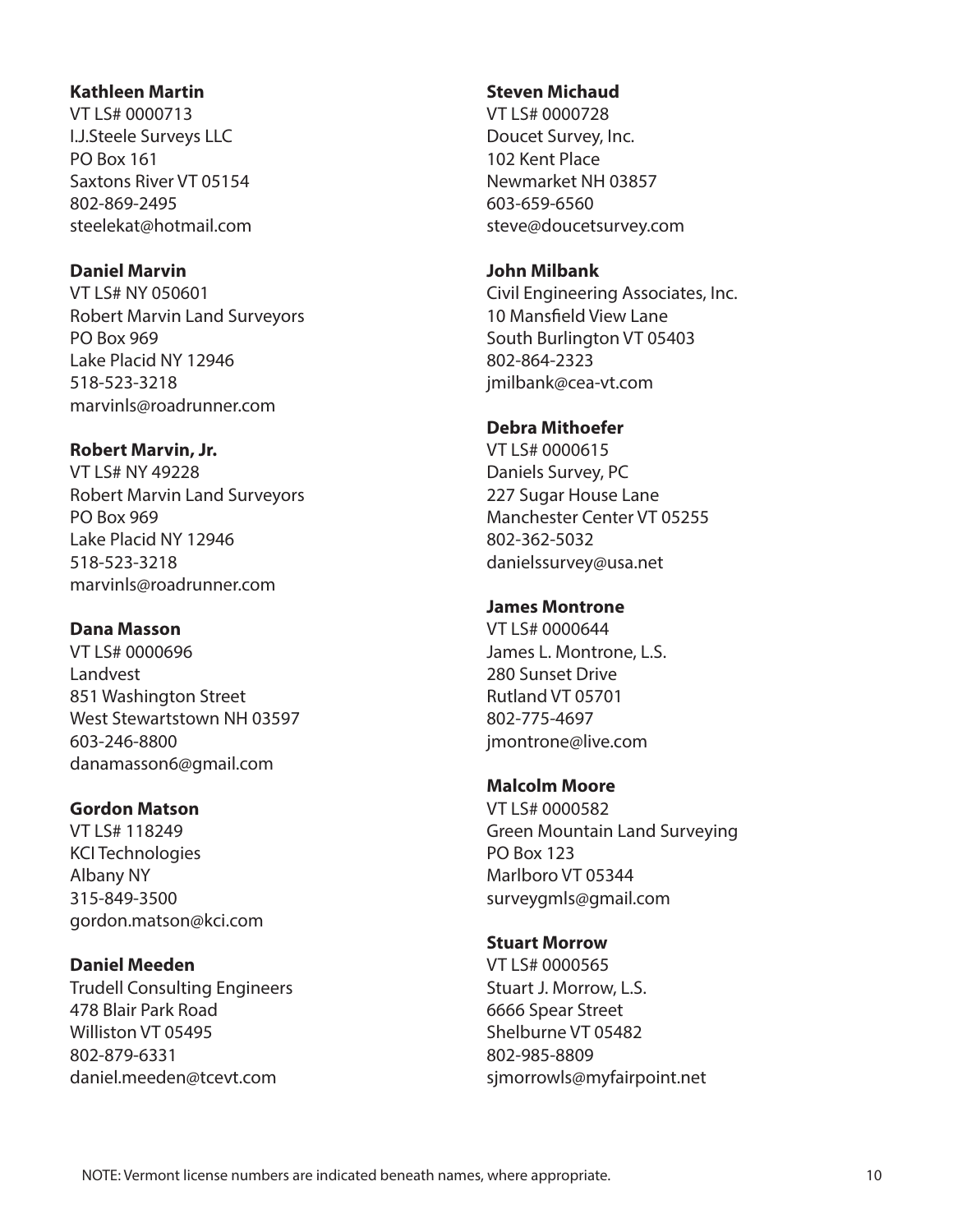#### **Eric Morse**

VT LS# 0000545 Morse Land Surveying, LLC 638 Coolidge Highway Guilford VT 05301 802-254-8477 ericmorse.ls@gmail.com

#### **David Mott**

VT LS# 132643 SGC Engineering, LLC 501 County Road Westbrook ME 04092 207-347-8120 david.mott@vysusgroup.com

#### **Aaron Moulton**

Holt Gilmour Associates PO Box 544 Woodstock VT 05091 5abraxas6@gmail.com

## **Daniel Mulligan**

VT LS# 0000613 Grenier Engineering PC PO Box 445 Waterbury VT 05676 802-244-6413 dan@grenierengineering.com

## **Merrill Mundell, Jr**

VT LS# 0000121 Merrill A. Mundell Jr., P.E. PO Box 866 Wilmington VT 05363 802-464-2042 mamsam.mundell@gmail.com

## **Liam Murphy**

Murphy Sullivan Kronk 275 College Street Burlington VT 05401 802-861-7000 lmurphy@mskvt.com

#### **Nathan Nadeau**

VT LS# 0000754 Blais-Horizons Surveying & Eng 17 Sunset Terrace Newport VT 05855 802-334-6434 nnadeau@horizonsengineering.com

#### **Joseph Nalette**

VT LS# 0063501 Pathways Consulting 240 Mechanic Street, Suite 100 Lebanon NH 03766 603-448-2200 skip.nalette@pathwaysconsult.com

#### **Maureen Nix**

VT LS# 0000634 Law Office of Stephan T. Nix 25 Country Club Road, Suite 502 Gilford NH 03249 603-528-2203 mdn@metrocast.net

## **Thomas Nyquist**

VT LS# 024.0132649 **VHR** 100 State Street, Suite 600 Montpelier VT 05602 860-807-4312 thomasrnyquist@gmail.com

## **Randy Otis**

VT LS# 60852 Dubois & King 6 Green Tree Drive South Burlington VT 05403 802-878-7661 rotis@dubois-king.com

# **Raymond Page**

VT LS# 0000723 Vermont Survey Consultants LLC 734 U.S. Route 4, Unit 1 Rutland VT 05701 802-773-2210 rpage@vermontsurveyconsultants.com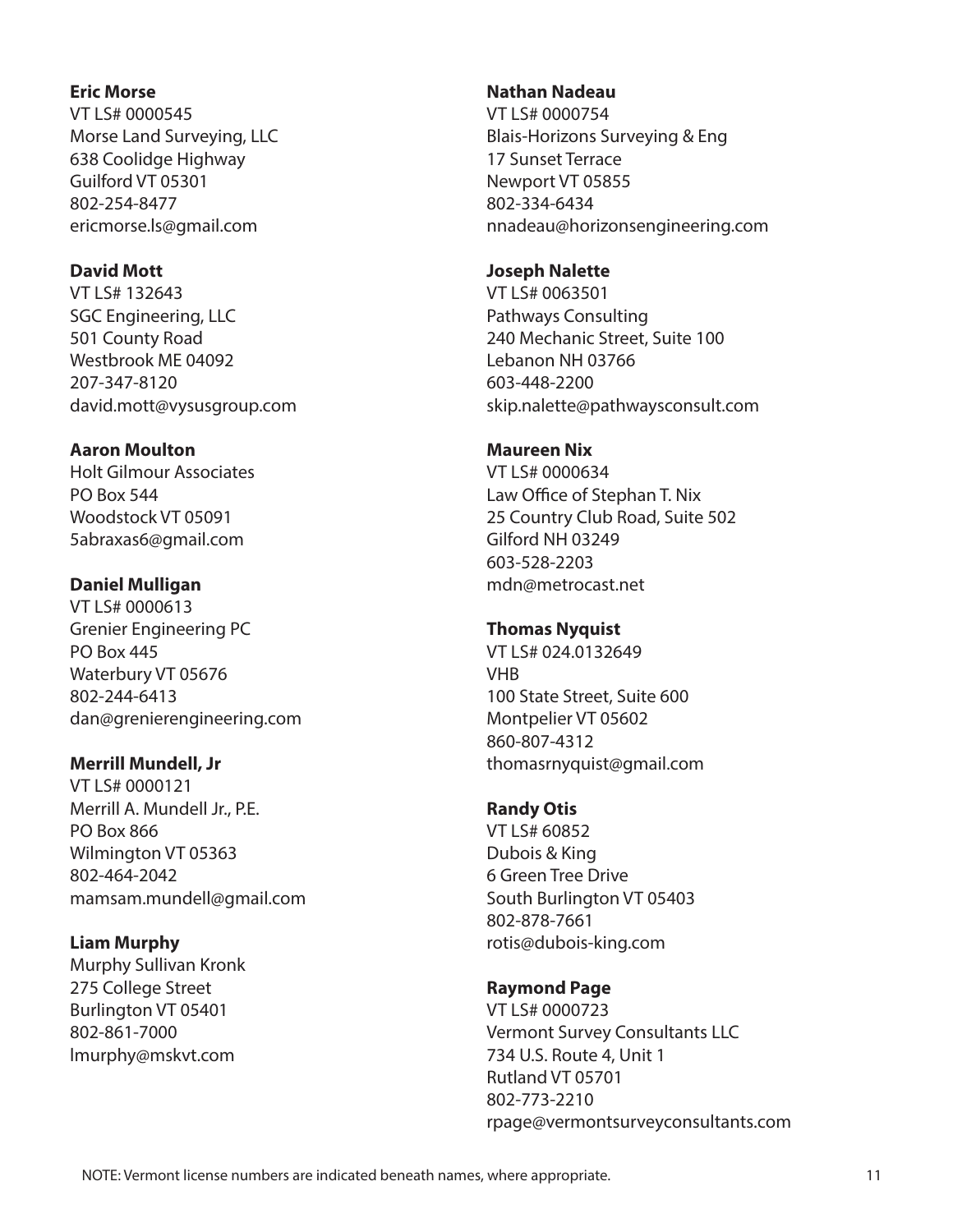#### **Christopher Paton**

VT LS# 0000692 Paton Land Surveying 150 Southridge Street Springfield VT 05156 802-885-6674 patonsurveys@yahoo.com

## **Michael Patterson**

VT LS# 0000672 Washington Electric Co-op PO Box 8 East Montpelier VT 05651 802-223-5245 mjpsurvey672@gmail.com

## **Scott Patterson**

VT LS# 109363 Vermont Agency of Transportation Barre City Place 219 N Main St., Suite 201 Barre VT 05641 802-279-3826 sepatterson.lls@gmail.com

# **Barry Paul**

VT LS# 0000620 B.M. Paul Land Surveying & Planning PO Box 25 New Haven VT 05472 802-453-6000 bmpaullspp@yahoo.com

# **Gregg Pawlowski**

VT LS# 0088720 Pawlowski Land Surveying PO Box 373 Keeseville NY 12944 518-578-8622 gregg@pawlowskisurvey.com

# **Bradley Perry**

Trudell Consulting Engineers 478 Blair Park Road Williston VT 05495 802-879-6331 bradley.perry@tcevt.com

## **Carroll Peters**

VT LS# 0000495 Valley Land Services, Inc. 428 Fitch Hill Road Hyde Park VT 05655 802-888-7737 vtsurveyor@comcast.net

## **D. Gregory Pierce**

VT LS# 0000052 12 Farrar Street St. Albans VT 05478 802-524-6414 greg.pierce9@myfairpoint.net

## **Kenneth Pinkham**

VT LS# 0000203 881 Willow Brook Lane St. George VT 05495 802-482-2062 kkmpinkham@aol.com

# **Andrew Pitonyak, Jr.**

VT LS# 0000257 Capitol Earthmoving, Inc. 131 South Main Street Barre VT 05641-4814 802-476-4833 apitonyak@aol.com

## **Heidi Quesada**

NH #1016 MA #55474 Fuss & O'Neill 50 Commercial Street Manchester NH 03101 603-668-8223 ext 2175 hquesada@fando.com

# **Michael Raboin, Sr.**

VT LS# 0000508 153 George Street Orange VT 05641 802-476-4240 niobar1730@gmail.com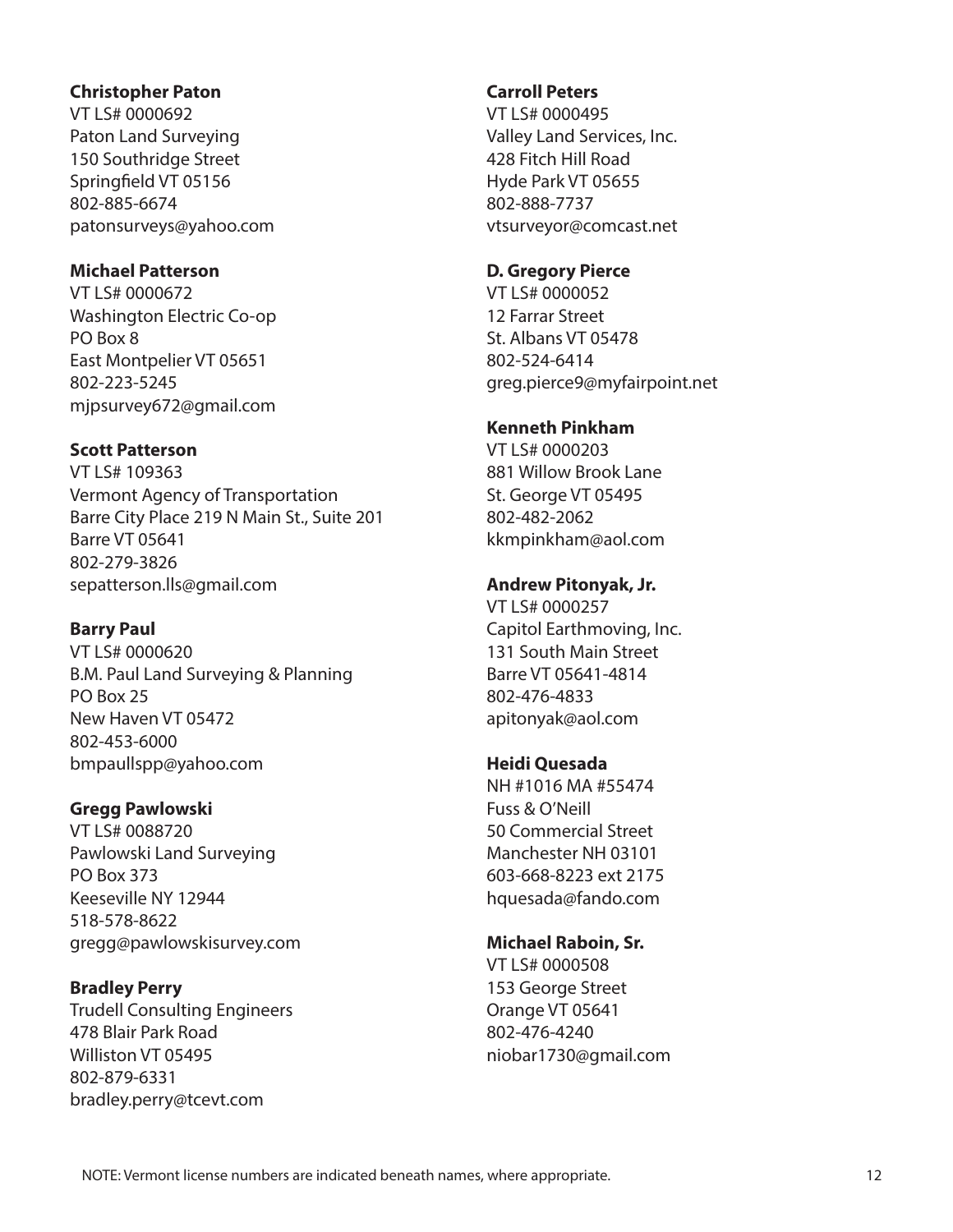#### **Gary Rapanotti**

VT LS# 0000531 Gary A. Rapanotti, L.S. P.O. Box 828 Springfield VT 05156 802-875-5000 surveyor@vermontel.net

## **Christopher Reed**

1795 Vermont Route 214 Plainfield VT 05667 802-454-7328 canal.boat@live.com

#### **Matthew Reed**

VT LS# 024.0132660 Matt Reed Land Planning Services 112 Stone Hill Drive Hyde Park VT 05655 (802) 888-1704 matt.reed.1919@gmail.com

## **Daniel Rexford**

VT LS# 0000749 120 Webster Lane Georgia VT 05478 802-734-7721 rexforddan@gmail.com

## **William Robenstein**

909 Dorset Street South Burlington VT 05403-7503 802-862-8917 robpls60@aol.com

## **Warren Robenstien**

VT LS# 0000048 Warren A. Robenstien, L.S. 1745 Roosevelt Highway Colchester VT 05446 802-878-2359 exmarine35@gmail.com

## **Walter Robillard**

Walter Robillard, L.S. 3020 Holcomb Bridge Rd. Norcross GA 30071 404-448-7798

#### **Timothy Rockwood**

VT LS# 0000537 Rockwood Land Services LLC PO Box 347 Hartland VT 05048 802-436-1039 rockls@vermontel.net

# **David Rose**

VT LS# 0000657 Rose Land Surveying PO Box 72 Ludlow VT 05149-1011 802-228-4634 dnrose657@gmail.com

## **Brad Ruderman**

VT LS# 0060854 Brad M Ruderman & Associates 28 US Rte 5N Windsor VT 05089 802-674-4248 ruderman1@aol.com

## **George Rumery**

VT LS# 0000669 George W. Rumery, L.S. PO Box 413 Newport VT 05855 802-334-2286 rumeryland@hotmail.com

# **Timothy Short**

VT LS# 0000651 Short Surveying, Inc. 135 South Pleasant Street Middlebury VT 05753 802-388-3511 shortsurveyingvt@gmail.com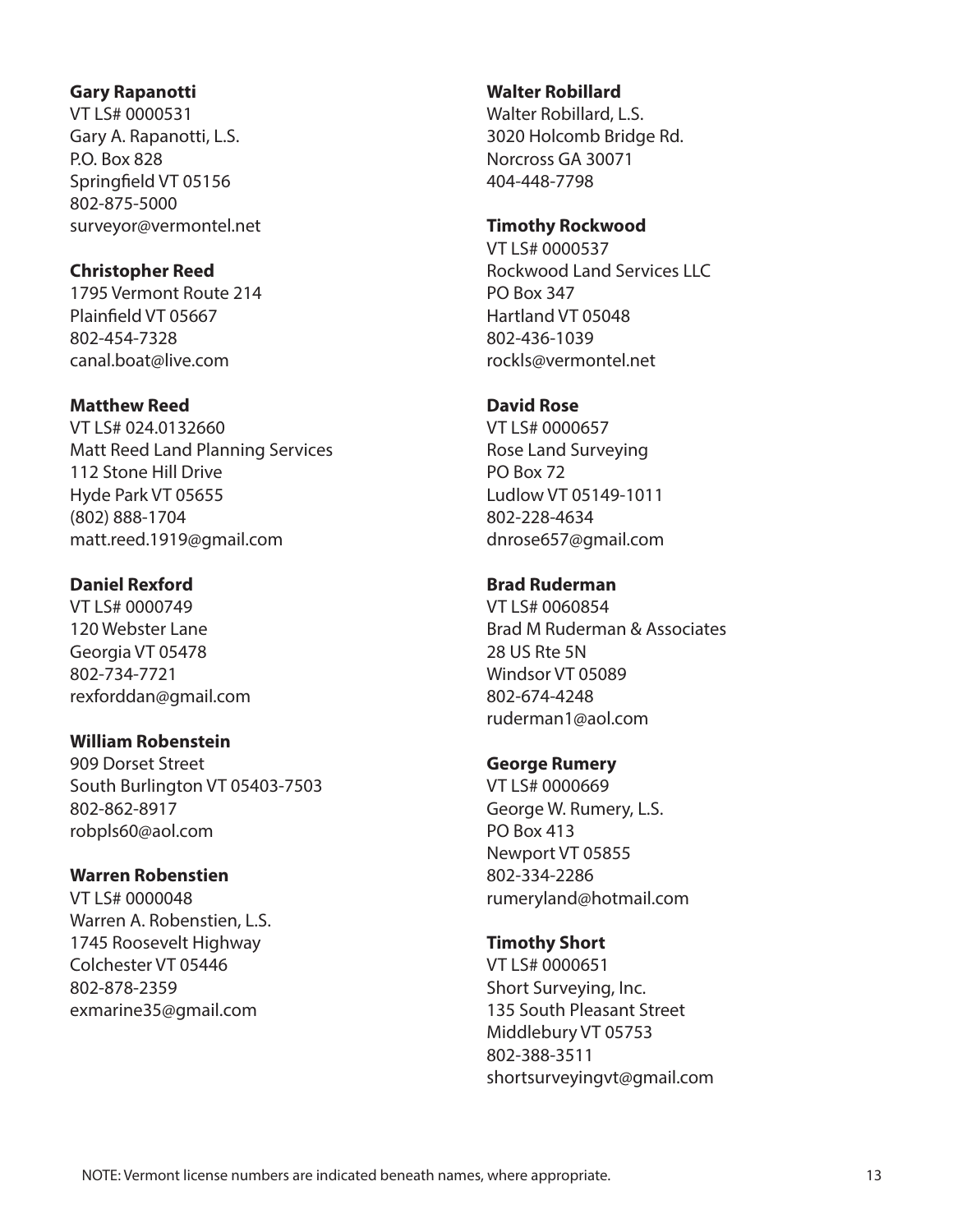#### **Camilla Smith Mahon**

Upstream Tech 2401 Monarch Street Alameda CA 94501 415-760-2421 camillamahon@fastmail.com

## **Christopher Snell**

182 S Laura St. #141 Rideway CO 81432 cgarrettsnell@gmail.com

## **Donald Sovey**

VT LS# 0000677 Creighton Manning Engineering 2 Winners Circle Albany NY 12205 518-446-0396 dsovey@cmellp.com

# **R. Brownson Spencer, II**

VT LS# 0000115 Spencer & LaPre, LLP POB 380 North Clarendon VT 05759-0380 802-775-3385 speneng@aol.com

## **David Spurr**

VT LS# 0000717 Blaze Design, Inc. PO Box 499 Shaftsbury VT 05262 802-442-2892 david@blazedesigninc.com

## **Ronald Stancliff**

VT LS# 0000344 Ronald L Stancliff LS PO Box 457 Morrisville VT 05661 802-888-3661 rlstancliff@pshift.com

## **Jeffrey Stefanik**

VT LS# 0000706 Guerriere & Halnon, Inc. PO Box 235 33 West Street Milford MA 01757 508-473-6630 jstefanik@gandhengineering.com

#### **Donald Stein III**

VT LS# 0000623 DBS Surveys, Inc. 39 Maple Street North Springfield VT 05150 802-886-2369 stein@vermontel.net **Gerald Stockman** VT LS# 109298 Trudell Consulting Engineers 478 Blair Park Road Williston VT 05495 802-879-6331 x110 gerald.stockman@tcevt.com

# **Adam Storino**

VT LS# 0095087 Storino Geomatics 165 Mullin Street Watertown NY 13601-3615 315-788-0287 amstorino@storinogeomatics.com

## **Kenneth Strom**

VT LS# 0000675 WDA Design Group 31 East Main Street Westborough MA 01581 508-366-6552 KTStrom@gmail.com

#### **Lawrence Swanson**

VT LS# 0000621 Lawrence E. Swanson, L.S. 139 Swanson Road Sharon VT 05065 802-763-2255 larryswanson@myfairpoint.net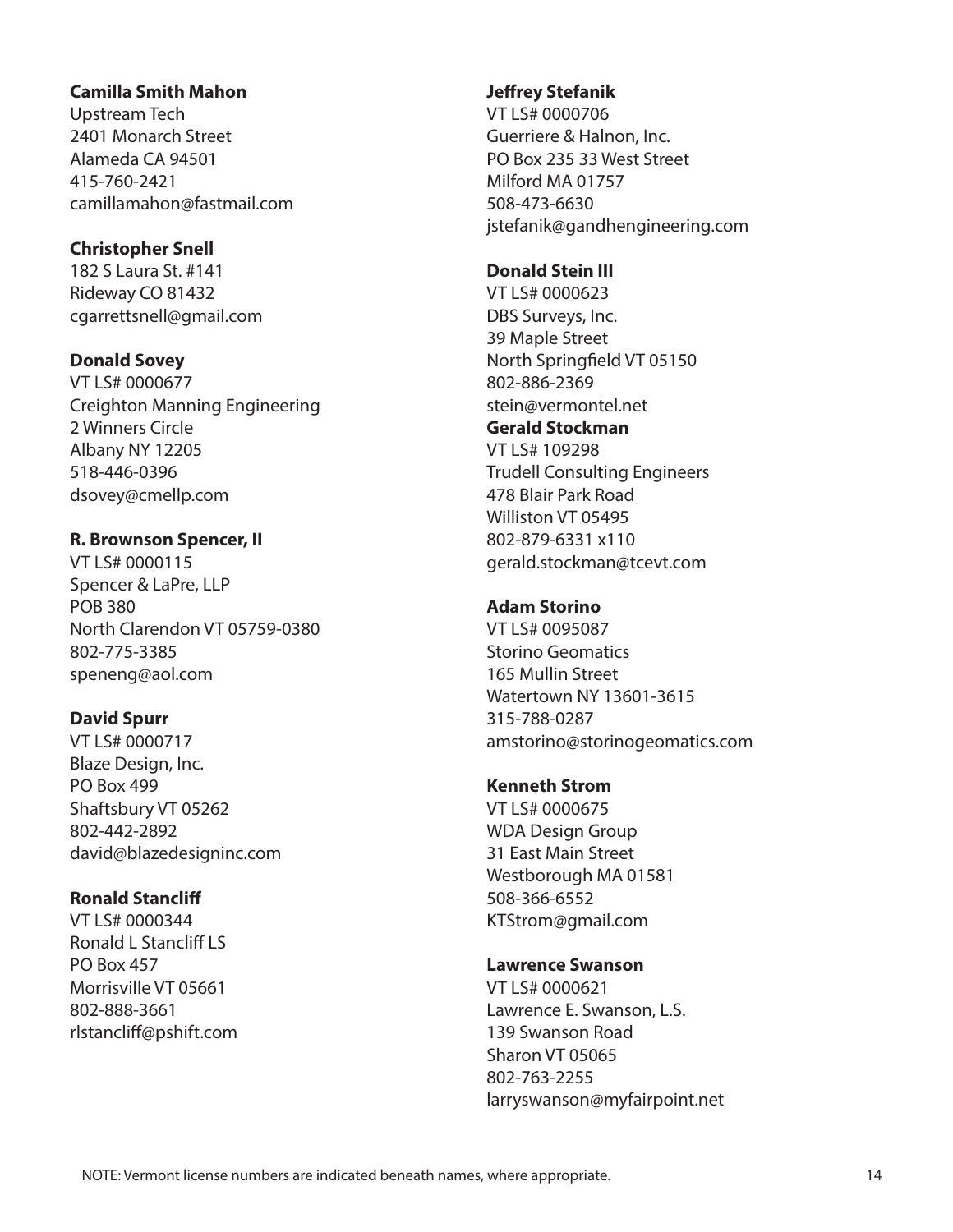#### **Scott Taylor**

VT LS# 0000488 51 Lamell Avenue Essex Junction VT 05452 802-878-4758 sdtaylor488@gmail.com

#### **Tim Terway**

**VCGI** 133 State Street Montpelier VT 05633-0210 802-522-0172 tim.terway@vermont.gov

#### **Stephen Tetreault**

TDH Surveying & Design LLC PO Box 8 St. Albans VT 05478 802-524-4460 stephen@tdhsurvey.com

## **Robert Tinker**

VT LS# 0000464 Tinker Surveys P.O. Box 92, Plains Road Pittsford VT 05763 802-483-6099

# **David Titcomb**

VT LS# 0000691 Titcomb Associates 133 Gray Road Falmouth ME 04105 207-797-9199 dtitcomb@titcombsurvey.com

## **Jason Tommell**

VT LS# 132662 Tommell Surveying PO Box 752 Saratoga Springs, NY 12866 518-350-4453 jason@tommellsurveying.com

#### **Glenn Towne**

VT LS# 0000521 Glenn R. Towne, L.S. 3361 Crossett Hill Road Duxbury VT 05676-9575 802-244-8048 gtowne5544@yahoo.com

#### **Robert Townsend**

VT LS# 0000693 American Consulting Engineering & Surveying 3480 Vermont Route 64 Williamstown VT 05679 802-433-5569 aces\_vt@yahoo.com

## **David Tudhope**

VT LS# 0000538 David A. Tudhope, LS 74 Cayuga Court Burlington VT 05408-1917 802-355-7032 dtudhope@aol.com

## **Keith Van Iderstine**

VT LS# 0000719 McCain Consulting Inc 93 South Main Street, Suite 1 Waterbury VT 05676 802-244-5093 keith@mccainconsulting.com

# **Mark Vander-Heyden**

VT LS# 024. 0132647 Vander-Heyden Land Surveying, LLC PO Box 4 Whitefield NH 03598-3427 603-837-9719 vhsurvey@myfairpoint.net

# **Hunter Vines**

LiDARUSA 417 Barnett Chapel Private Road Harstelle AL 35640 sales@lidarusa.com